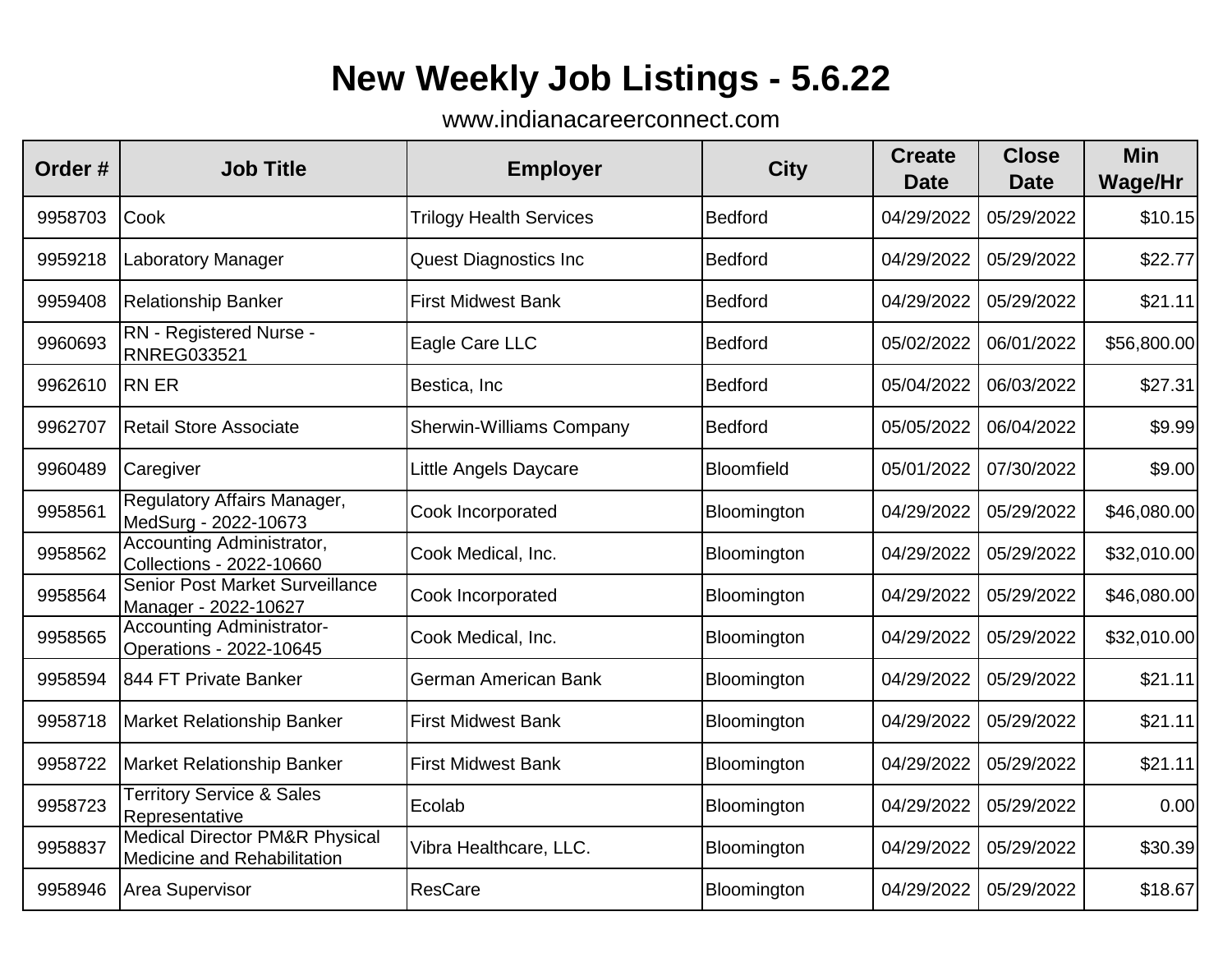| Order#  | <b>Job Title</b>                                           | <b>Employer</b>                                   | <b>City</b> | <b>Create</b><br><b>Date</b> | <b>Close</b><br><b>Date</b> | <b>Min</b><br><b>Wage/Hr</b> |
|---------|------------------------------------------------------------|---------------------------------------------------|-------------|------------------------------|-----------------------------|------------------------------|
| 9958974 | Outside Food Sales Rep                                     | <b>Gordon Food Service</b>                        | Bloomington | 04/29/2022                   | 05/29/2022                  | \$12.63                      |
| 9958982 | Packaging Operator (2nd shift Part<br>Time 6:00PM-11:15PM) | <b>Baxter Healthcare Corporation</b>              | Bloomington | 04/29/2022                   | 05/29/2022                  | \$13.92                      |
| 9958992 | Microbiology Technician 2nd                                | <b>Baxter Healthcare Corporation</b>              | Bloomington | 04/29/2022                   | 05/29/2022                  | \$15.92                      |
| 9959078 | <b>MIT</b>                                                 | Panera, LLC                                       | Bloomington | 04/29/2022                   | 05/29/2022                  | \$13.07                      |
| 9959319 | <b>Cashiers</b>                                            | Panera, LLC                                       | Bloomington | 04/29/2022                   | 05/29/2022                  | \$9.51                       |
| 9959385 | <b>Relationship Banker</b>                                 | <b>First Midwest Bank</b>                         | Bloomington | 04/29/2022                   | 05/29/2022                  | \$21.11                      |
| 9959390 | Director of Assisted Living                                | <b>Trilogy Health Services</b>                    | Bloomington | 04/29/2022                   | 05/29/2022                  | \$30.39                      |
| 9959458 | <b>Part Time Food Service Associate</b><br>2022-10686      | Cook Incorporated                                 | Bloomington | 04/30/2022                   | 05/30/2022                  | \$22,000.00                  |
| 9959460 | Trade Compliance Analyst - 2022-<br>10696                  | Cook Group, Inc                                   | Bloomington | 04/30/2022                   | 05/30/2022                  | \$46,080.00                  |
| 9959490 | <b>Physical Therapist Full-time</b>                        | Five Star Senior Living Inc.<br>(Northwood Manor) | Bloomington | 04/30/2022                   | 05/30/2022                  | \$40.63                      |
| 9959618 | <b>Hardware Test Engineer</b>                              | <b>Technology Service Corporation</b>             | Bloomington | 04/30/2022                   | 05/30/2022                  | \$36.40                      |
| 9959622 | Software Test Engineer                                     | <b>Technology Service Corporation</b>             | Bloomington | 04/30/2022                   | 05/30/2022                  | 0.00                         |
| 9959625 | <b>Systems Engineer</b>                                    | <b>Technology Service Corporation</b>             | Bloomington | 04/30/2022                   | 05/30/2022                  | 0.00                         |
| 9959699 | Quality Lab Associate I 3rd Shift                          | <b>Baxter Healthcare Corporation</b>              | Bloomington | 04/30/2022                   | 05/30/2022                  | \$18.46                      |
| 9959867 | <b>Relationship Banker</b>                                 | <b>First Midwest Bank</b>                         | Bloomington | 04/30/2022                   | 05/30/2022                  | \$21.11                      |
| 9959976 | Quality Assurance Manager -<br>2022-10707                  | Cook Medical, Inc.                                | Bloomington | 05/01/2022                   | 05/31/2022                  | \$46,080.00                  |
| 9960038 | <b>Catering Lead</b>                                       | Panera, LLC                                       | Bloomington | 05/01/2022                   | 05/31/2022                  | \$13.07                      |
| 9960054 | <b>Relationship Banker</b>                                 | <b>First Midwest Bank</b>                         | Bloomington | 05/01/2022                   | 05/31/2022                  | \$21.11                      |
| 9960266 | Application Developer Senior -<br>Java                     | MetroStar Systems Inc                             | Bloomington | 05/01/2022                   | 05/31/2022                  | 0.00                         |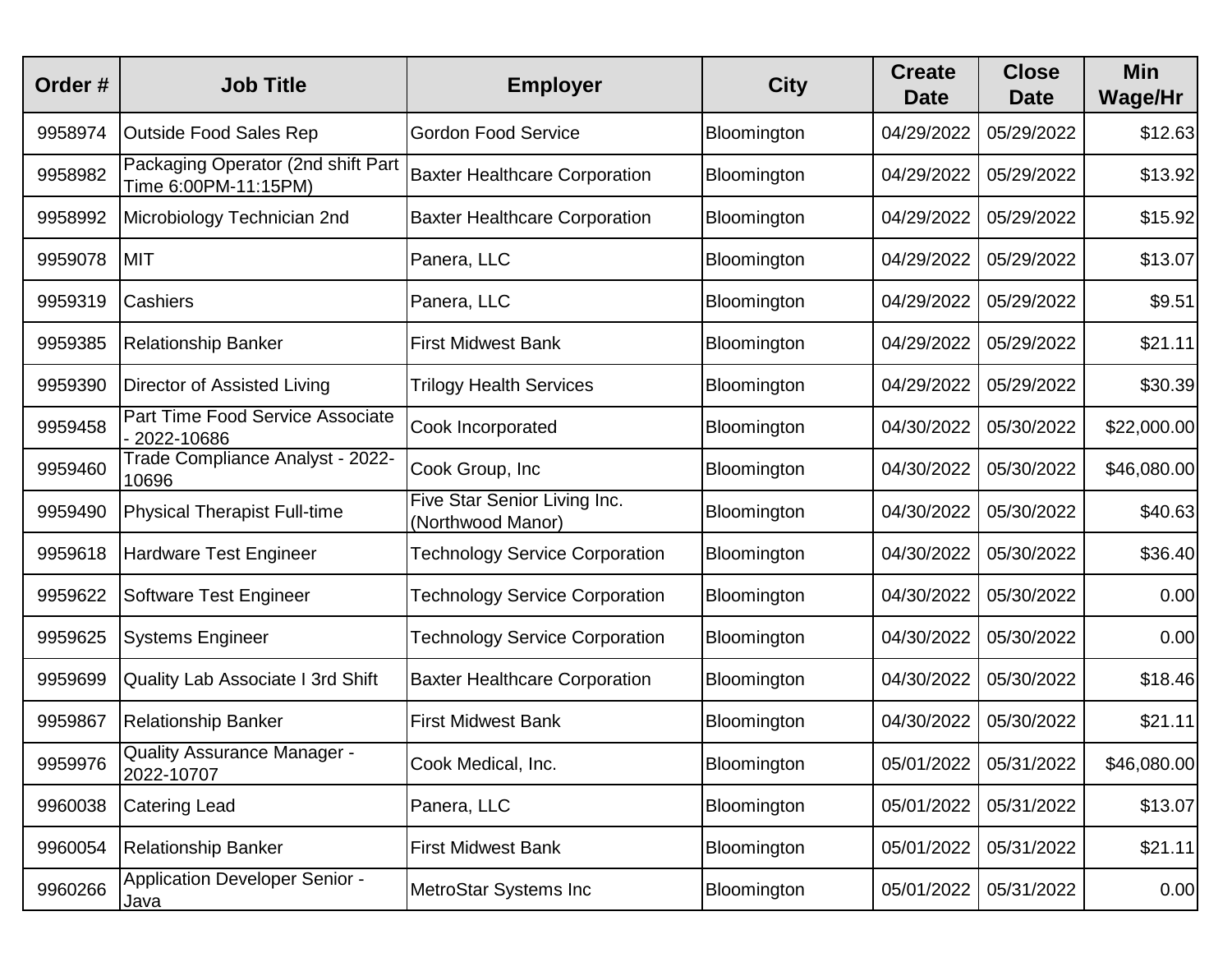| Order#  | <b>Job Title</b>                                                       | <b>Employer</b>                                   | <b>City</b> | <b>Create</b><br><b>Date</b> | <b>Close</b><br><b>Date</b> | <b>Min</b><br><b>Wage/Hr</b> |
|---------|------------------------------------------------------------------------|---------------------------------------------------|-------------|------------------------------|-----------------------------|------------------------------|
| 9960351 | <b>Calibration Technician 2nd Shift</b>                                | <b>Baxter Healthcare Corporation</b>              | Bloomington | 05/01/2022                   | 05/31/2022                  | 0.00                         |
| 9960644 | Care Navigator - Telephonic<br><b>REMOTE</b>                           | Amedisys Holding, LLC                             | Bloomington | 05/02/2022                   | 06/01/2022                  | \$19.75                      |
| 9960647 | Intake Coordinator - Clinical                                          | Amedisys Holding, LLC                             | Bloomington | 05/02/2022                   | 06/01/2022                  | \$27.29                      |
| 9960814 | Dialysis LPN - dialysis training<br>provided                           | <b>DaVita</b>                                     | Bloomington | 05/02/2022                   | 06/01/2022                  | \$20.02                      |
| 9960827 | <b>Part Time Production Assistant</b>                                  | Printpack                                         | Bloomington | 05/02/2022                   | 06/01/2022                  | \$12.25                      |
| 9960857 | <b>Relationship Banker</b>                                             | <b>First Midwest Bank</b>                         | Bloomington | 05/02/2022                   | 06/01/2022                  | \$21.11                      |
| 9961309 | <b>Internal Marketing &amp; Admissions</b><br>Specialist               | <b>Trilogy Health Services</b>                    | Bloomington | 05/03/2022                   | 06/02/2022                  | \$13.98                      |
| 9961355 | Manufacturing Supervisor 3rd Shift                                     | <b>Baxter Healthcare Corporation</b>              | Bloomington | 05/03/2022                   | 06/02/2022                  | \$21.38                      |
| 9961368 | <b>Baker</b>                                                           | Panera, LLC                                       | Bloomington | 05/03/2022                   | 06/02/2022                  | \$17.39                      |
| 9961449 | <b>Staff Security-- Temporary</b>                                      | Five Star Senior Living Inc.<br>(Northwood Manor) | Bloomington | 05/03/2022                   | 06/02/2022                  | \$10.84                      |
| 9961706 | Public Safety Officer (Per Diem)                                       | Monroe Hospital                                   | Bloomington | 05/03/2022                   | 06/02/2022                  | \$10.84                      |
| 9961811 | Housekeeping Supervisor or<br><b>Environmental Services Supervisor</b> | <b>Trilogy Health Services</b>                    | Bloomington | 05/03/2022                   | 06/02/2022                  | \$18.22                      |
| 9961813 | Maintenance Assistant - Plant<br>Services Assistant - Ashford Place    | <b>Trilogy Health Services</b>                    | Bloomington | 05/03/2022                   | 06/02/2022                  | \$15.85                      |
| 9961884 | <b>Front Office Associate PRN</b>                                      | <b>Center For Diagnostic Imaging</b>              | Bloomington | 05/03/2022                   | 06/02/2022                  | \$15.18                      |
| 9961993 | Food Service Worker Per Diem -<br><b>MHIN Dietary</b>                  | Monroe Hospital                                   | Bloomington | 05/04/2022                   | 06/03/2022                  | \$10.53                      |
| 9961997 | Food Service Worker (Part-Time<br>Days/Evenings)                       | Monroe Hospital                                   | Bloomington | 05/04/2022                   | 06/03/2022                  | \$10.53                      |
| 9962001 | Patient Account Registrar (Per<br>Diem)                                | Monroe Hospital                                   | Bloomington | 05/04/2022                   | 06/03/2022                  | \$13.98                      |
| 9962004 | Phlebotomy Technician I (Part-<br>Time Evenings and Day shift          | Monroe Hospital                                   | Bloomington | 05/04/2022                   | 06/03/2022                  | \$15.92                      |
| 9962279 | Radiology Tech II - Full-Time - CT<br>or MRI                           | Monroe Hospital                                   | Bloomington | 05/04/2022                   | 06/03/2022                  | \$24.97                      |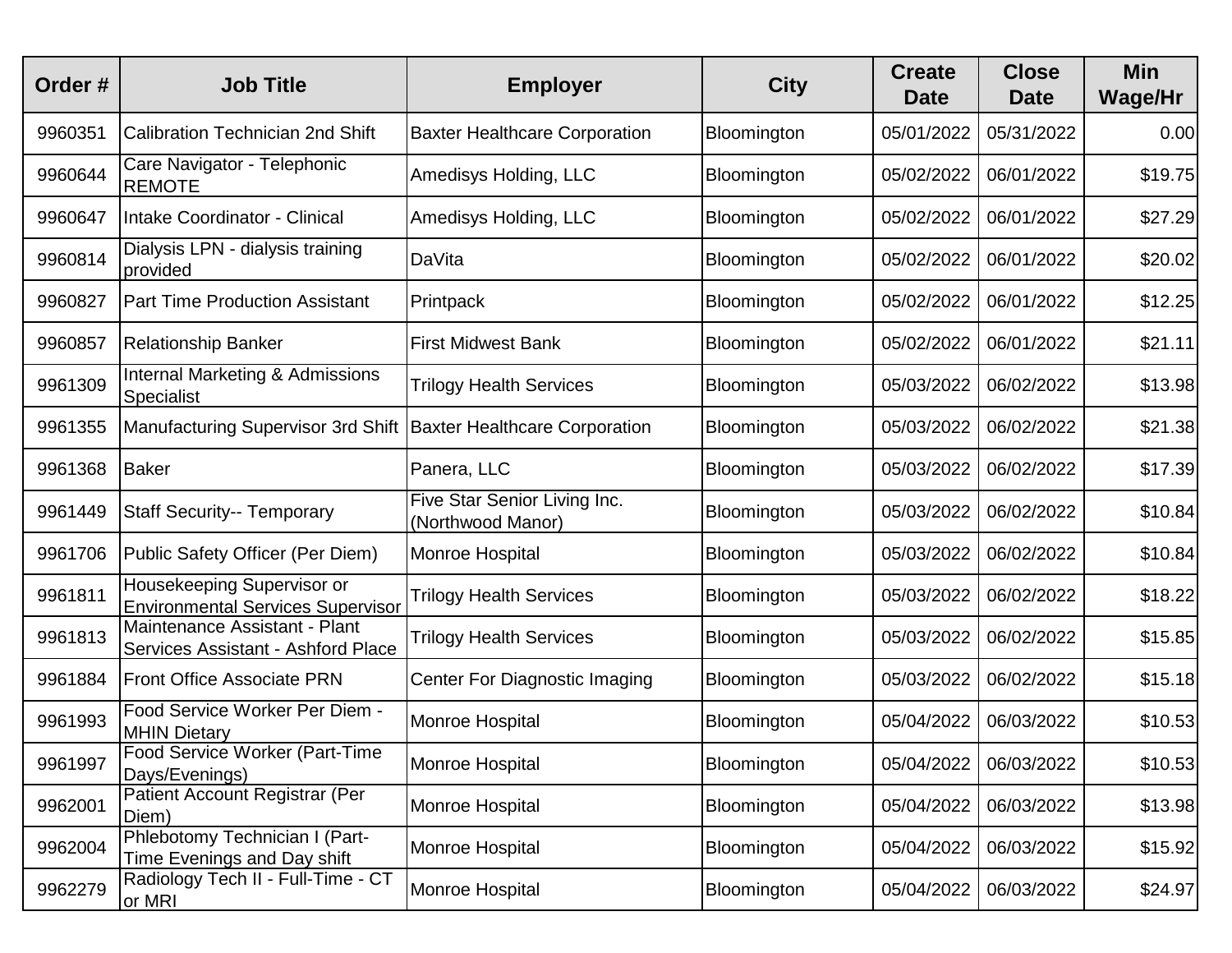| Order#  | <b>Job Title</b>                                               | <b>Employer</b>                                   | <b>City</b> | <b>Create</b><br><b>Date</b> | <b>Close</b><br><b>Date</b> | <b>Min</b><br>Wage/Hr |
|---------|----------------------------------------------------------------|---------------------------------------------------|-------------|------------------------------|-----------------------------|-----------------------|
| 9962280 | <b>Registered Nurse</b>                                        | Amedisys Holding, LLC                             | Bloomington | 05/04/2022                   | 06/03/2022                  | \$27.29               |
| 9962281 | Radiology Tech I - Clinic (Full-<br>Time)                      | Monroe Hospital                                   | Bloomington | 05/04/2022                   | 06/03/2022                  | \$24.97               |
| 9962284 | <b>Director of Ancillary Services</b>                          | Monroe Hospital                                   | Bloomington | 05/04/2022                   | 06/03/2022                  | \$30.39               |
| 9962295 | <b>Client Service Representative</b>                           | <b>First Midwest Bank</b>                         | Bloomington | 05/04/2022                   | 06/03/2022                  | \$12.52               |
| 9962349 | <b>Retail Building Materials Sales</b><br>Rep.                 | <b>Bender Lumber Companies</b>                    | Bloomington | 05/04/2022                   | 10/02/2022                  | \$8.75                |
| 9962397 | Maintenance Supervisor<br><b>Manufacturing Facilities</b>      | <b>Baxter Healthcare Corporation</b>              | Bloomington | 05/04/2022                   | 06/03/2022                  | \$21.38               |
| 9962398 | <b>Senior Engineer</b>                                         | <b>Technology Service Corporation</b>             | Bloomington | 05/04/2022                   | 06/03/2022                  | \$35.13               |
| 9962404 | <b>Inspection Operator (1st Shift)</b>                         | <b>Baxter Healthcare Corporation</b>              | Bloomington | 05/04/2022                   | 06/03/2022                  | \$13.41               |
| 9962560 | Director of Nursing                                            | <b>Trilogy Health Services</b>                    | Bloomington | 05/04/2022                   | 06/03/2022                  | \$30.39               |
| 9962564 | <b>Registered Nurse (RN)</b>                                   | DaVita                                            | Bloomington | 05/04/2022                   | 06/03/2022                  | \$27.29               |
| 9962609 | House Supervisor 12 Hr - MHIN<br><b>Nursing Administration</b> | Monroe Hospital                                   | Bloomington | 05/04/2022                   | 06/03/2022                  | \$27.29               |
| 9962611 | <b>Pharmacy Tech - MHIN Pharmacy</b>                           | Monroe Hospital                                   | Bloomington | 05/04/2022                   | 06/03/2022                  | \$13.07               |
| 9962615 | Central Sterile Tech - Per Diem                                | Monroe Hospital                                   | Bloomington | 05/04/2022                   | 06/03/2022                  | \$14.45               |
| 9962754 | <b>Acute Dialysis Patient Care</b><br>Technician               | DaVita                                            | Bloomington | 05/05/2022                   | 06/04/2022                  | \$15.72               |
| 9962806 | <b>LPN Travel Nurse</b>                                        | <b>Trilogy Health Services</b>                    | Bloomington | 05/05/2022                   | 06/04/2022                  | \$20.02               |
| 9962907 | On Campus Internship - Indiana<br>University Bloomington       | <b>CDW LLC</b>                                    | Bloomington | 05/05/2022                   | 06/04/2022                  | \$27.39               |
| 9963046 | Receptionist                                                   | Five Star Senior Living Inc.<br>(Northwood Manor) | Bloomington | 05/05/2022                   | 06/04/2022                  | \$11.98               |
| 9963086 | Program Technician                                             | Usda Agricultural Svc                             | Bloomington | 05/05/2022                   | 08/03/2022                  | \$15.00               |
| 9963441 | 1020 PT Customer Service<br>Specialist                         | German American Bank                              | Bloomington | 05/05/2022                   | 06/04/2022                  | \$12.52               |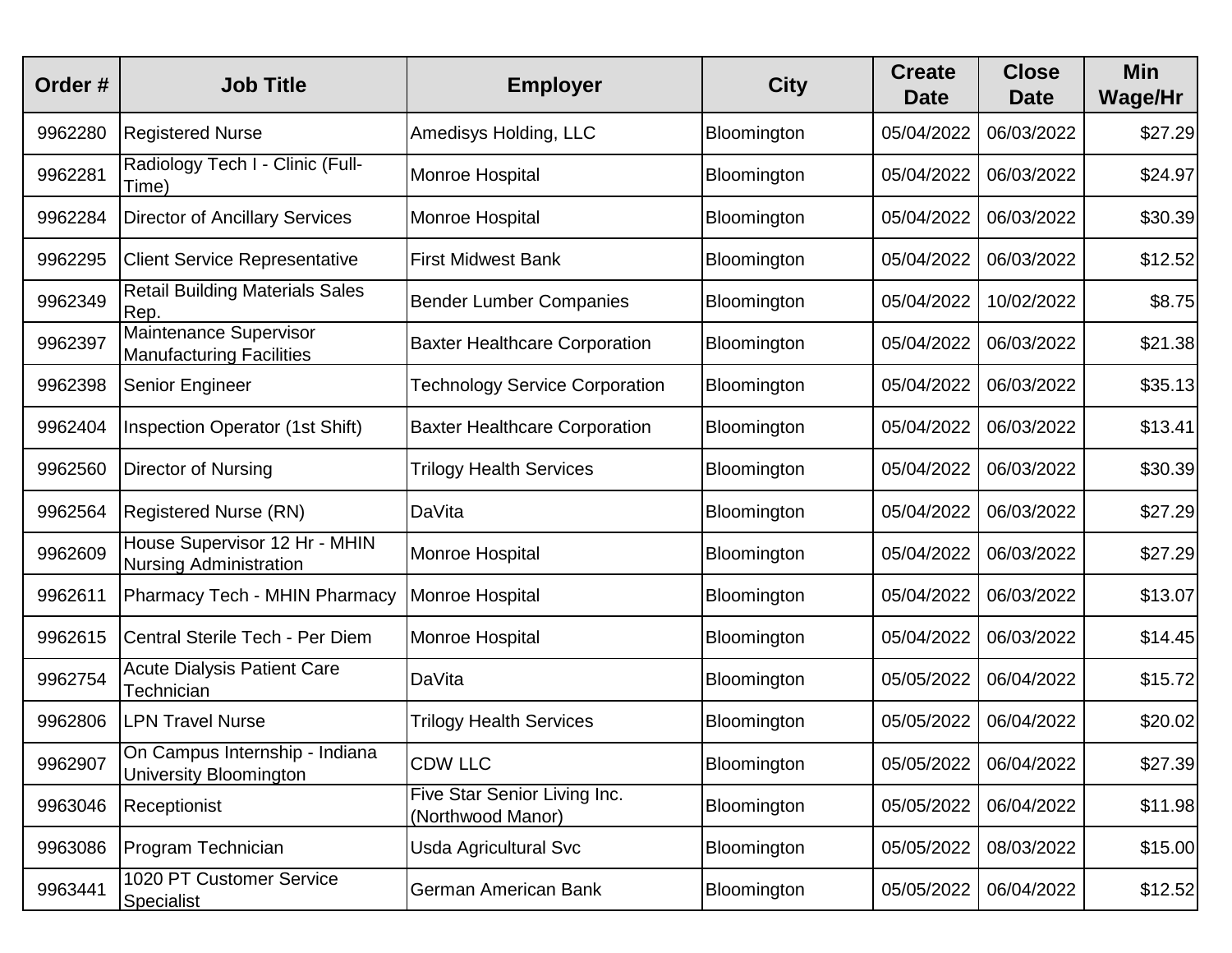| Order#  | <b>Job Title</b>                                                   | <b>Employer</b>                  | <b>City</b>        | <b>Create</b><br><b>Date</b> | <b>Close</b><br><b>Date</b> | <b>Min</b><br><b>Wage/Hr</b> |
|---------|--------------------------------------------------------------------|----------------------------------|--------------------|------------------------------|-----------------------------|------------------------------|
| 9958806 | <b>Project Management Lead</b>                                     | CDO Technologies, Inc.           | Crane              | 04/29/2022                   | 05/29/2022                  | 0.00                         |
| 9958811 | Senior Service Desk Lead                                           | CDO Technologies, Inc.           | Crane              | 04/29/2022                   | 05/29/2022                  | 0.00                         |
| 9958815 | Program Manager 2                                                  | CDO Technologies, Inc.           | Crane              | 04/29/2022                   | 05/29/2022                  | \$44.78                      |
| 9958823 | Senior Database Administrator                                      | CDO Technologies, Inc.           | Crane              | 04/29/2022                   | 05/29/2022                  | 0.00                         |
| 9958835 | Senior Network Engineer                                            | CDO Technologies, Inc.           | Crane              | 04/29/2022                   | 05/29/2022                  | 0.00                         |
| 9958839 | Senior Programmer Developer                                        | CDO Technologies, Inc.           | Crane              | 04/29/2022                   | 05/29/2022                  | 0.00                         |
| 9958845 | Cloud System Administrator 2                                       | CDO Technologies, Inc.           | Crane              | 04/29/2022                   | 05/29/2022                  | 0.00                         |
| 9958851 | <b>Senior Network Security (CND)</b>                               | CDO Technologies, Inc.           | Crane              | 04/29/2022                   | 05/29/2022                  | 0.00                         |
| 9958856 | Senior Desktop Administrator                                       | CDO Technologies, Inc.           | Crane              | 04/29/2022                   | 05/29/2022                  | 0.00                         |
| 9959696 | Senior Infrastructure Administrator                                | CDO Technologies, Inc.           | Crane              | 04/30/2022                   | 05/30/2022                  | 0.00                         |
| 9959920 | Part Time Site Coordinator - 39538 Alion Science & Technology      |                                  | Crane              | 04/30/2022                   | 05/30/2022                  | \$13.42                      |
| 9961365 | <b>Printed Electronics Technology</b><br><b>Consultant Junior</b>  | <b>Booz Allen Hamilton INC.</b>  | Crane              | 05/03/2022                   | 06/02/2022                  | \$35.13                      |
| 9962514 | Software Engineer Journeyman                                       | <b>Precise Systems</b>           | Crane              | 05/04/2022                   | 06/03/2022                  | 0.00                         |
| 9963037 | <b>FPGA Development and Analysis</b><br><b>Consulting Engineer</b> | Booz Allen Hamilton INC.         | Crane              | 05/05/2022                   | 06/04/2022                  | 0.00                         |
| 9960665 | Housekeeping Aide -<br>HOUSE033524                                 | Eagle Care LLC                   | <b>French Lick</b> | 05/02/2022                   | 06/01/2022                  | \$22,540.00                  |
| 9960717 | <b>CNA</b> - Certified Nursing Assistant<br>CNACE033523            | Eagle Care LLC                   | <b>French Lick</b> | 05/02/2022                   | 06/01/2022                  | \$22,000.00                  |
| 9960742 | <b>LPN - Licensed Practical Nurse -</b><br>LPNLI033522             | Eagle Care LLC                   | French Lick        | 05/02/2022                   | 06/01/2022                  | \$42,530.00                  |
| 9962111 | <b>CPO Consultant</b>                                              | <b>GP Strategies Corporation</b> | Indianapolis       | 05/04/2022                   | 06/03/2022                  | \$23.19                      |
| 9961016 | <b>Construction Laborers</b>                                       | CG Contracting & Certified Home  | Linton             | 05/02/2022                   | 07/31/2022                  | 0.00                         |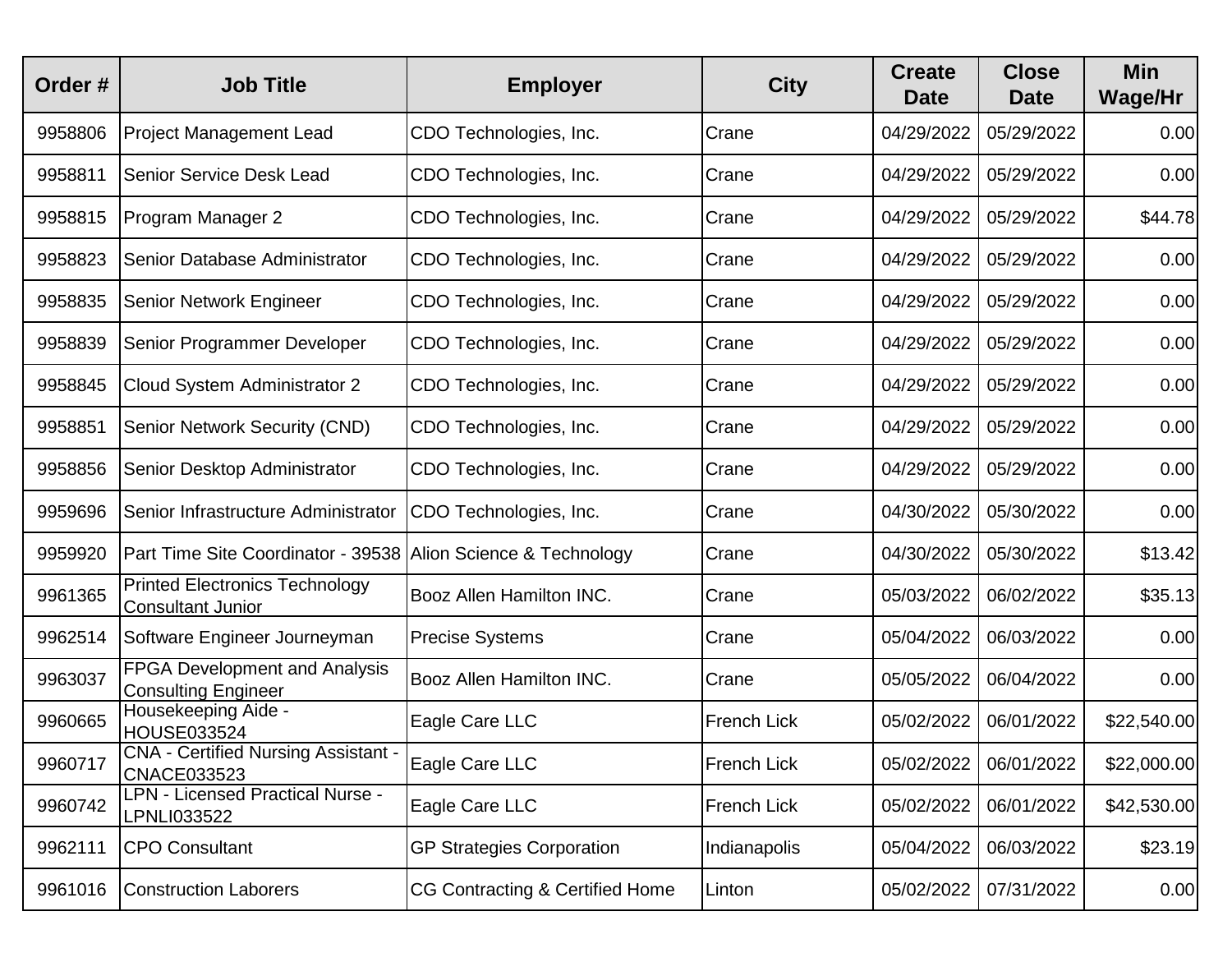| Order#  | <b>Job Title</b>                                                   | <b>Employer</b>                      | <b>City</b>     | <b>Create</b><br><b>Date</b> | <b>Close</b><br><b>Date</b> | <b>Min</b><br>Wage/Hr |
|---------|--------------------------------------------------------------------|--------------------------------------|-----------------|------------------------------|-----------------------------|-----------------------|
| 9963318 | <b>Sales And Serv Technician II</b><br>(Field Install & Repair)    | <b>Frontier Communications</b>       | Mitchell        | 05/05/2022                   | 06/04/2022                  | \$20.36               |
| 9959112 | Teller                                                             | <b>First Savings Bank</b>            | Montgomery      | 04/29/2022                   | 07/28/2022                  | 0.00                  |
| 9960253 | 977 PT Customer Service<br>Specialist                              | German American Bank                 | Montgomery      | 05/01/2022                   | 05/31/2022                  | \$13.45               |
| 9959367 | Member Service Associate - Teller<br>Part-time - MEMBE001384-00001 | Centra Credit Union                  | Nashville       | 04/29/2022                   | 05/30/2022                  | \$28,960.00           |
| 9959215 | Semi Driver                                                        | Darling Ingredients Inc.             | <b>Newberry</b> | 04/29/2022                   | 05/29/2022                  | \$24.03               |
| 9961311 | <b>Process Operator</b>                                            | Darling Ingredients Inc.             | <b>Newberry</b> | 05/03/2022                   | 06/02/2022                  | \$18.25               |
| 9959006 | <b>PT Receptionists</b>                                            | <b>Ketcham Memorial Center</b>       | Odon            | 04/29/2022                   | 07/28/2022                  | 0.00                  |
| 9959019 | <b>Dietary Aide</b>                                                | <b>Ketcham Memorial Center</b>       | Odon            | 04/29/2022                   | 07/28/2022                  | 0.00                  |
| 9961283 | Line Pilot - AEL 017                                               | Air Evac Lifeteam                    | Paoli           | 05/03/2022                   | 06/02/2022                  | \$21.16               |
| 9958959 | <b>Principal Manufacturing Engineer</b><br>Job                     | <b>Boston Scientific Corporation</b> | Spencer         | 04/29/2022                   | 05/29/2022                  | \$32.08               |
| 9959057 | Painter and Flooring Laborer                                       | Nite Painting and Flooring           | Spencer         | 04/29/2022                   | 07/28/2022                  | \$10.00               |
| 9959131 | Manufacturing Engineer I Job                                       | <b>Boston Scientific Corporation</b> | Spencer         | 04/29/2022                   | 05/29/2022                  | \$32.08               |
| 9959399 | <b>Quality Engineer II Job</b>                                     | <b>Boston Scientific Corporation</b> | Spencer         | 04/29/2022                   | 05/29/2022                  | \$32.08               |
| 9959764 | Manufacturing Engineer II Job                                      | <b>Boston Scientific Corporation</b> | Spencer         | 04/30/2022                   | 05/30/2022                  | \$32.08               |
| 9959768 | <b>Process Engineer II Job</b>                                     | <b>Boston Scientific Corporation</b> | Spencer         | 04/30/2022                   | 05/30/2022                  | \$32.08               |
| 9959772 | <b>Sr Process Development Engineer</b><br>Job                      | <b>Boston Scientific Corporation</b> | Spencer         | 04/30/2022                   | 05/30/2022                  | \$32.08               |
| 9959859 | Bilingual HR Generalist Job                                        | <b>Boston Scientific Corporation</b> | Spencer         | 04/30/2022                   | 05/30/2022                  | \$37.33               |
| 9960897 | <b>Sr Process Development Engineer</b><br>Job                      | <b>Boston Scientific Corporation</b> | Spencer         | 05/02/2022                   | 06/01/2022                  | \$32.08               |
| 9961351 | <b>BCU Rep Member Service</b>                                      | <b>Baxter Healthcare Corporation</b> | Spencer         | 05/03/2022                   | 06/02/2022                  | \$21.11               |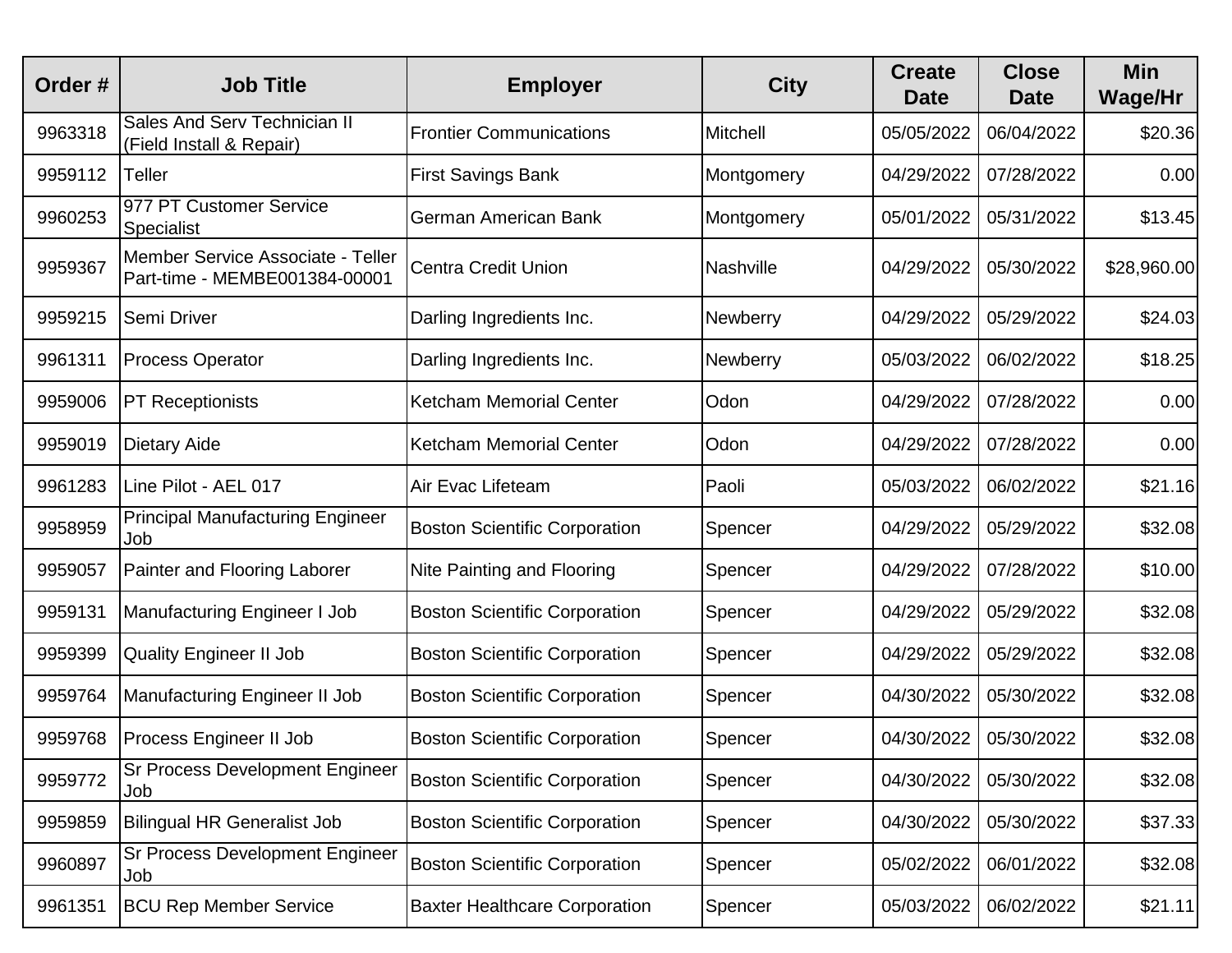| Order#  | <b>Job Title</b>                                             | <b>Employer</b>                      | <b>City</b> | <b>Create</b><br><b>Date</b> | <b>Close</b><br><b>Date</b> | <b>Min</b><br>Wage/Hr |
|---------|--------------------------------------------------------------|--------------------------------------|-------------|------------------------------|-----------------------------|-----------------------|
| 9961950 | <b>Sustaining Engineer- Hybrid</b><br>Position - 2022-10710  | Cook Incorporated                    | Spencer     | 05/04/2022                   | 06/03/2022                  | \$49,300.00           |
| 9961966 | <b>Product Builder I Job</b>                                 | <b>Boston Scientific Corporation</b> | Spencer     | 05/04/2022                   | 06/03/2022                  | \$11.11               |
| 9961968 | <b>Engineer Sr Quality Job</b>                               | <b>Boston Scientific Corporation</b> | Spencer     | 05/04/2022                   | 06/03/2022                  | \$32.08               |
| 9961972 | <b>Product Builder I Job</b>                                 | <b>Boston Scientific Corporation</b> | Spencer     | 05/04/2022                   | 06/03/2022                  | \$11.11               |
| 9962081 | <b>Product Builder I Job</b>                                 | <b>Boston Scientific Corporation</b> | Spencer     | 05/04/2022                   | 06/03/2022                  | \$11.11               |
| 9962606 | <b>Quality Technician II Job</b>                             | <b>Boston Scientific Corporation</b> | Spencer     | 05/04/2022                   | 06/03/2022                  | \$18.85               |
| 9962607 | Manufacturing Engineer II Job                                | <b>Boston Scientific Corporation</b> | Spencer     | 05/04/2022                   | 06/03/2022                  | \$32.08               |
| 9962612 | Process Engineer II Job                                      | <b>Boston Scientific Corporation</b> | Spencer     | 05/04/2022                   | 06/03/2022                  | \$32.08               |
| 9963200 | <b>Product Builder I Job</b>                                 | <b>Boston Scientific Corporation</b> | Spencer     | 05/05/2022                   | 06/04/2022                  | \$11.11               |
| 9963205 | Supplier Quality Engineer II Job                             | <b>Boston Scientific Corporation</b> | Spencer     | 05/05/2022                   | 06/04/2022                  | \$32.08               |
| 9963209 | <b>Sr Supplier Quality Engineer Job</b>                      | <b>Boston Scientific Corporation</b> | Spencer     | 05/05/2022                   | 06/04/2022                  | \$32.08               |
| 9963234 | Sr Manufacturing Engineer Job                                | <b>Boston Scientific Corporation</b> | Spencer     | 05/05/2022                   | 06/04/2022                  | \$32.08               |
| 9958745 | <b>Bulk Driver</b>                                           | <b>Matheson Tri-Gas</b>              | Washington  | 04/29/2022                   | 05/29/2022                  | 0.00                  |
| 9959431 | <b>Amazon Delivery Station</b><br><b>Warehouse Associate</b> | <b>Amazon.com Services</b>           | Washington  | 04/29/2022                   | 05/29/2022                  | \$15.00               |
| 9960694 | RN - Registered Nurse -<br><b>RNREG033532</b>                | Eagle Care LLC                       | Washington  | 05/02/2022                   | 06/01/2022                  | \$56,800.00           |
| 9960707 | <b>LPN - Licensed Practical Nurse -</b><br>LPNLI033533       | Eagle Care LLC                       | Washington  | 05/02/2022                   | 06/01/2022                  | \$42,530.00           |
| 9960714 | Electrician                                                  | <b>Bunge</b>                         | Worthington | 05/02/2022                   | 06/01/2022                  | \$15.55               |
| 9960718 | Electrician - Instrumentation                                | <b>Bunge</b>                         | Worthington | 05/02/2022                   | 06/01/2022                  | \$20.98               |